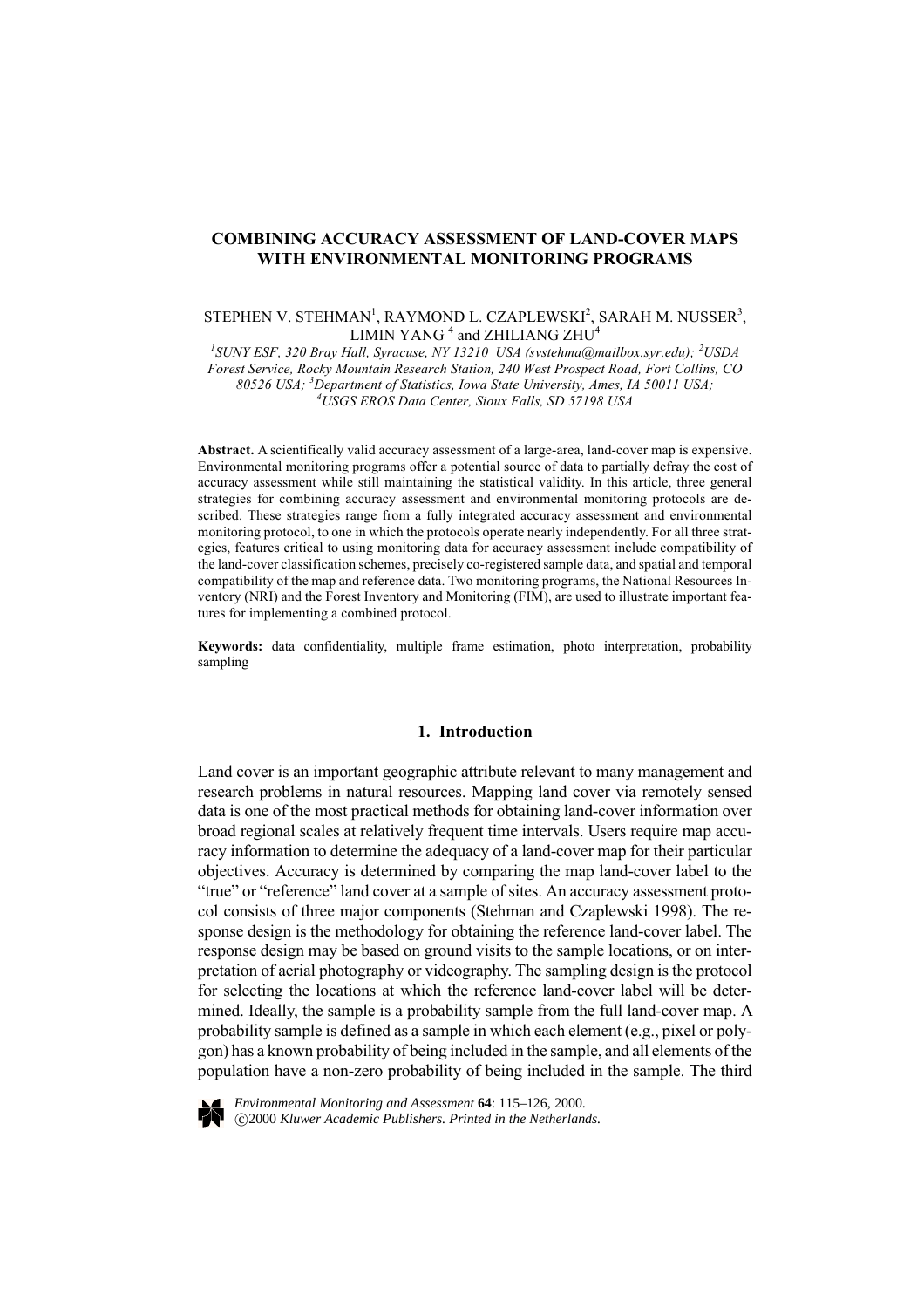component of accuracy assessment is the analysis, which includes estimating various accuracy summary measures. Typically an error matrix is constructed and overall, user's and producer's accuracies are reported (Story and Congalton 1986).

Travel, field crew training, and equipment all contribute to the high cost of accuracy assessment. Assessments conducted with a limited budget may suffer from several deficiencies. For example, small sample sizes often result in imprecise estimates for the rarer land-cover classes. Poor quality GPS units may produce larger errors in registering the field sample locations with their corresponding map locations, thus increasing the proportion of apparent classification errors that are, in reality, attributable to registration error. Insufficiently trained field crews or photointerpreters may produce low quality reference data compromising the integrity of the assessment. To save costs, sometimes probability sampling methods are abandoned entirely, creating difficulties for rigorous inference, or restricted to readily accessed locations such as roadsides or public lands not representative of the full map population.

Environmental monitoring programs offer a potential source of high quality reference data to alleviate some of the cost burden of accuracy assessment. We will focus on two such programs, the National Resources Inventory (NRI) conducted by the U.S. Department of Agriculture's Natural Resources Conservation Service (Nusser and Goebel 1997), and the Forest Inventory and Monitoring (FIM) conducted by the U.S. Department of Agriculture's Forest Service (USFS, 1992). Both programs employ probability sampling designs over spatially extensive areas of the United States and adhere to strict data quality and documentation standards.

The ability to integrate environmental monitoring and accuracy assessment protocols would draw from the strengths of both activities and potentially yield a significant cost reduction for accuracy assessment of large-area, land-cover maps. If environmental monitoring programs can contribute suitable quality accuracy assessment data, it is more likely that rigorous accuracy assessment will become a standard component of mapping projects. The purpose of this article is to describe strategies for combining land-cover map accuracy assessment with environmental monitoring sampling efforts. Three general strategies are described and evaluated focusing on the application of the environmental monitoring data to the response design, sampling design, and analysis components of the accuracy assessment protocol. The merits of each strategy depend upon the role of land cover/land use maps to agency objectives. These maps are important inputs to management decisions for public lands and to extension activities that promote improved management of private lands.

# **2. General Strategies for Combining Monitoring and Accuracy Assessment Protocols**

The strategies for combining accuracy assessment and environmental monitoring data represent a gradient of integration from virtually none to almost complete in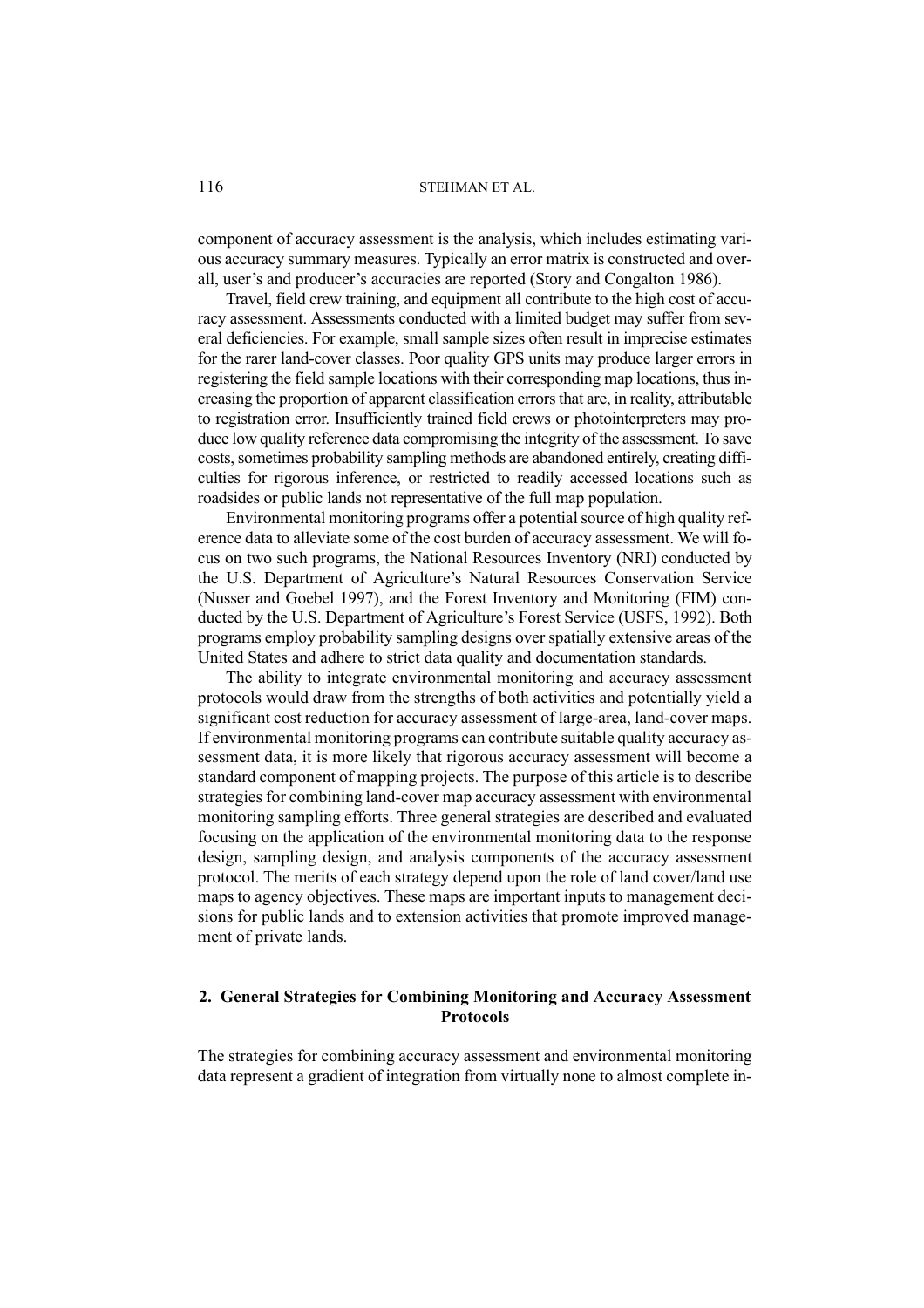tegration. In a non-integrated strategy, no changes are imposed on the monitoring program's sampling and response designs. The monitoring data are used in whatever way possible to contribute to accuracy assessment, but the monitoring agency would not change protocols to accommodate accuracy assessment objectives. This strategy, described in detail in Section 4, is applicable when the land cover mapping project is independent of the activities of the agency conducting the monitoring program.

A more integrated strategy would treat accuracy assessment as an add-on or attachment to monitoring. The primary sampling objectives would remain those of the monitoring program, and these objectives drive sample design planning. The monitoring protocol could be augmented to include an accuracy assessment response design protocol to obtain reference data. Because the monitoring program's sampling design would not necessarily provide sufficient data for the accuracy objectives, additional sampling, either by augmenting the monitoring program's sampling design or by implementing an independent accuracy assessment sampling design, may be required.

A fully integrated accuracy assessment and environmental monitoring strategy could be applied within the three-tier monitoring framework proposed by the Committee on the Environmental and Natural Resources (CENR) (Bricker and Ruggiero 1998, NSTC 1997). The three tiers of the CENR framework are: 1) *remotely-sensed data* (including satellite imagery, aerial photography, and videography) generating geographically extensive land-cover information, 2) an extensive *probability sample* of ground-based measurements, and 3) *intensive study sites* at which experiments are conducted and models developed. In an integrated strategy, both accuracy assessment and environmental monitoring objectives are incorporated when constructing the sampling and response design protocols. An advantage of this strategy is that the accuracy assessment objectives are formulated based on the intended applications of the land-cover map. For example, the accuracy assessment may be designed to evaluate accuracy of landscape indicators of ecological condition or to increase attention on those land-cover classes most critical to the validity of an intensive study site model. This direct link of accuracy assessment objectives to applications is more difficult to forge if the mapping effort is conducted separately from the monitoring program. The integration allows more efficient use of resources. Field crews collecting monitoring data could simultaneously collect reference data for accuracy assessment at sites selected via a probability sampling protocol.

#### **3. Components of an Accuracy Assessment Protocol**

## 3.1 RESPONSE DESIGN

The response design provides the information for assigning a land-cover label or labels to the reference sample location. The land cover/land use classification system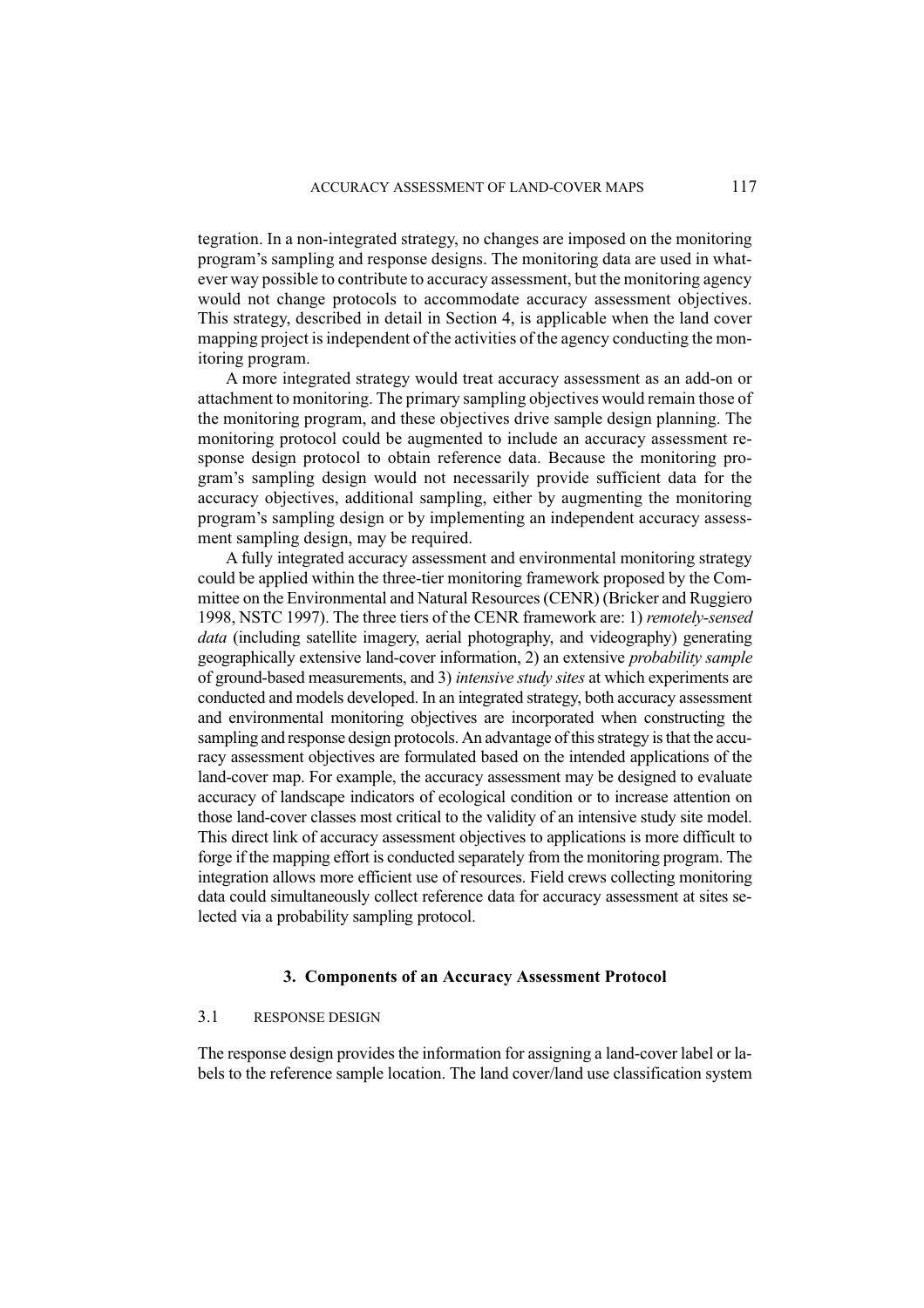is one of the key issues to resolve when combining accuracy assessment and environmental monitoring protocols. The FGDC vegetation subcommittee has proposed a National Vegetation and Information Standard (FGDC 1997) which could serve as a common vegetation classification system for accuracy assessment and monitoring. The National Vegetation and Information Standard is a hierarchical, systematic, and unambiguous classification system for vegetation cover of large geographic extent. The system encompasses a comprehensive list of a large number of vegetation types based on plant physiognomy (life form, structure and phenology) in its upper level classes and the dominant vegetation species for its lower level classes. The advantages of adopting the National Vegetation and Information Standard for a combined accuracy assessment and monitoring strategy is that vegetation data can be organized hierarchically and then aggregated to an appropriate level to meet requirements of accuracy assessment. A limitation of the current National Vegetation and Information Standard is that this system only defines vegetation cover type, and purposely avoids defining land use. Therefore for many land cover/land use mapping projects typical in the remote sensing community, certain types related to land use (e.g., urban areas) are not available in this system.

Another commonly used classification system is the USGS land cover/land use system developed by Anderson et al. (1976). This system is especially designed for land cover/land use mapping from remotely-sensed data, and it includes several land use categories related to urban, agricultural and range lands. A limitation of this system is that it does not differentiate cropland from pasture at either its first or second level. Conceptually, if the goal is to create a comprehensive land cover/land use system for both environmental monitoring as well as accuracy assessment, it is desirable to use a compatible approach based on application of the FGDC system for land cover and the USGS system for land use.

Some experience addressing differences in land-cover classification schemes has been gained from the Oregon demonstration project (Goebel et al. 1998, House et al. 1998) in which the integration of FIM and NRI protocols was evaluated. Differences in definitions between the two programs made it difficult to construct field protocols for determining cover type. Consequently, field crews were instructed to record data in a format that could be used later for classification according to different definitions, including the land-cover classes of both NRI and FIM (House et al. 1998). The use of joint NRI and FIM photo interpretation teams in the Oregon demonstration project was advantageous because of the diversity of experience of the team members, and the resulting common interpretation of the standard protocols (House et al. 1998). A similar cooperative approach will be necessary to implement a protocol allowing monitoring data to be used for accuracy assessment.

In addition to the land-cover class definitions, several other features of the response design need to be resolved. The spatial scale of the monitoring data must be compatible with the spatial scale of the unit chosen for accuracy assessment. For example, if the accuracy assessment unit is a 30 x 30 m pixel and the monitoring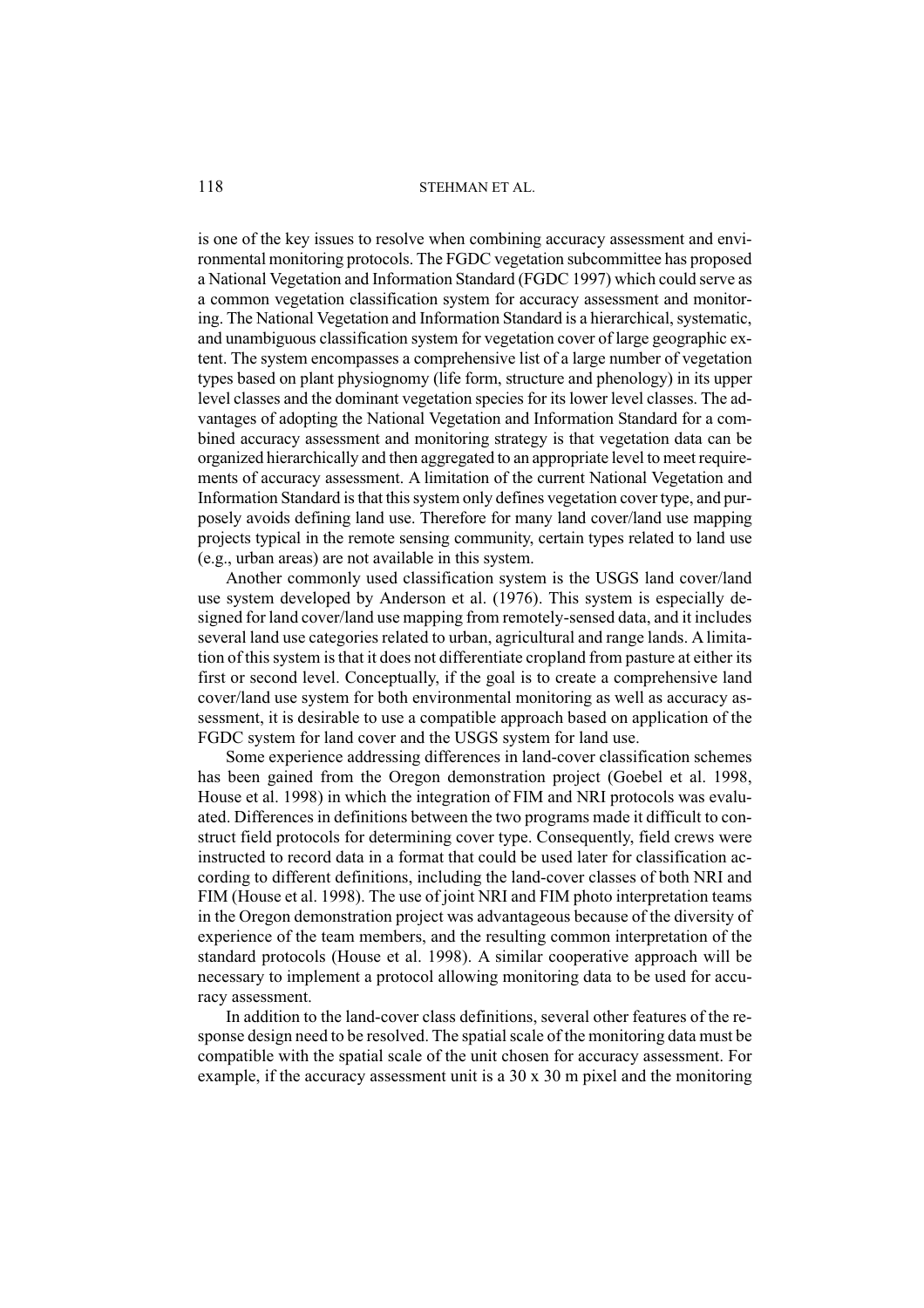data are collected on a 112 m diameter (1 ha) plot, it is unlikely that the data will be appropriate for a site-specific accuracy assessment at the 30 m pixel resolution. In some cases, a non-site-specific accuracy assessment may be possible when the monitoring data represent a larger spatial unit than the desired map unit for accuracy assessment (see Section 4). Selecting a spatial scale compatible for both environmental monitoring and accuracy assessment data depends on several features, including the spatial extent of the land cover map, the minimum mapping unit, and the geometric accuracy of the remotely sensed data. Given the current and emerging technologies and missions acquiring remotely sensed data (e.g., Landsat 7 ETM and the EOS-AM 1 mission), the spatial resolution of optical sensors in general ranges from 30 to 1,000 m. Finer spatial resolution data are likely to be useful only for very localized studies, and the contribution of environmental monitoring data to accuracy assessment in these situations is probably minimal because the necessary spatial detail will be lacking to distinguish the land cover/land use classes at this resolution. Therefore, it can be argued that an assessment unit of approximately 1 acre (about 4 TM pixels or 0.36 ha) is probably a viable size to accommodate accuracy assessment of most large-area land-cover maps.

Precise co-registration of the map and ground coordinates of the reference sample locations is critical to ensure that the comparison between the map land-cover label and the reference label is made for the same spatial location. With the development of improved and lower cost GPS technology, achieving spatial accuracy of less than 5 meters in the horizontal dimension in the field is possible. This degree of geometric accuracy is adequate for meeting large-area, land-cover mapping using medium spatial resolution remotely sensed data (e.g., Landsat) and other coarser resolution data (e.g., AVHRR). The field data collection protocol of the monitoring program needs to be implemented to ensure spatial accuracy to this level.

The temporal compatibility of reference data with mapped data is always an issue for accuracy assessment. It is unlikely that the monitoring data will provide an exact temporal match. The concern is not only with changes in land cover attributable to a difference in years between the mapping date and the monitoring data, but also with differences in land cover within a growing season. Temporal compatibility depends on the land cover/land use type. For example, for crop land and hay/pasture assessment, a within-growing season difference between the reference data and the mapped land cover is probably more critical than a difference between years. Conversely, for assessment of forest versus transitional (clear cut) or in cases of urban expansion, a time difference in years will be more important than a within-season difference. Careful evaluation of the temporal compatibility of data should be made before using the data for accuracy assessment.

# 3.2 SAMPLING DESIGN

Satisfying the probability sampling criterion is required of the monitoring program if the data are to contribute to accuracy assessment. The population coverage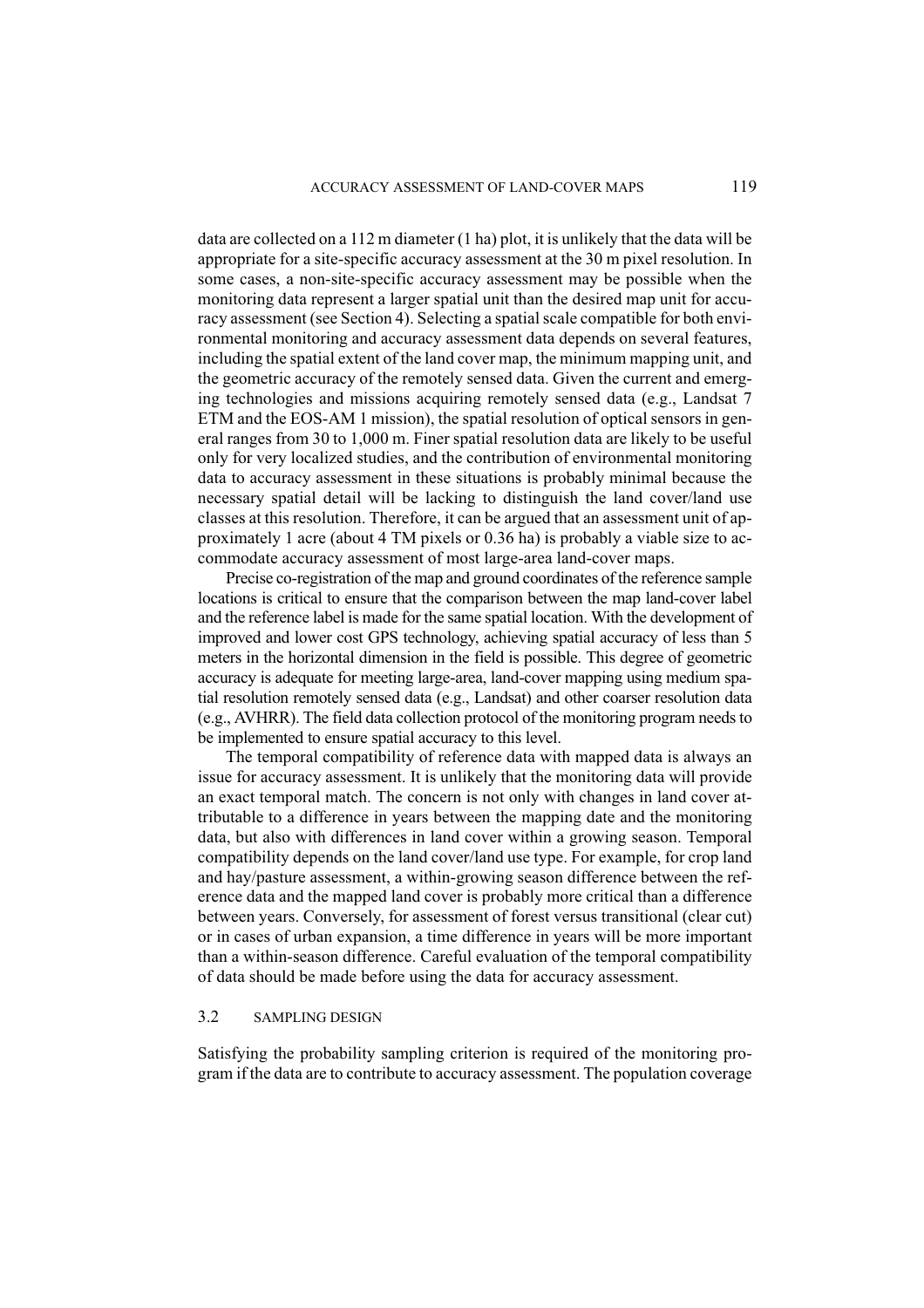of the monitoring design is another relevant concern. For example, the NRI frame covers all land within the United States, but sample points on Federal land are not evaluated for land cover. FIM coverage focuses on forested land and therefore does not provide complete spatial coverage for accuracy assessment. Because existing monitoring program sampling designs were not constructed with accuracy assessment objectives in mind, some of the rare land-cover classes important to accuracy assessment may not be sampled in adequately large numbers. Consequently, the objective of providing class-specific accuracy estimates may be poorly satisfied because of high variability of these estimates.

Milliken et al. (1998) and Gill et al. (1999) provide a good illustration of using environmental monitoring data for accuracy assessment. Their study assessed the accuracy of several attributes of a vegetation mapping project for the Modoc National Forest in northern California. The allocation of sample size to land-cover types resulting from their use of FIM data is shown in Table I (Gill et al. 1999). Because FIM objectives emphasize forested land and because of the high proportion of the Conifer class in the region, the Conifer class has a much larger sample size than the other classes. The Shrub class is also well represented by the FIM data. However, the other four land-cover classes have sample sizes that are too small for precise estimates of accuracy and the FIM probability sample would need to be supplemented to increase the sample size for these rare classes. Because stratification by mapped land-cover type is the most feasible way to ensure a specified sample size for a rare class, a separate sampling design is probably necessary rather than trying to build upon the existing FIM design for this region.

| Cover Type        | Sample size  | $%$ of sample | % of mapped population |
|-------------------|--------------|---------------|------------------------|
| Conifer           | 206          | 66.0          | 49.4                   |
| Herbaceous        | 6            | 1.9           | 1.3                    |
| Hardwood          | 1            | 0.3           | 0.3                    |
| Mixed tree        | $\mathbf{0}$ | 0.0           | 1.9                    |
| Non-vegetated     | 1            | 0.3           | 3.3                    |
| Shrub             | 98           | 31.4          | 43.9                   |
| Total sample size | 312          |               |                        |

**Table I** Allocation of FIM Sample Data to Land-cover Types in the Modoc National Forest (from Gill et al. 1999).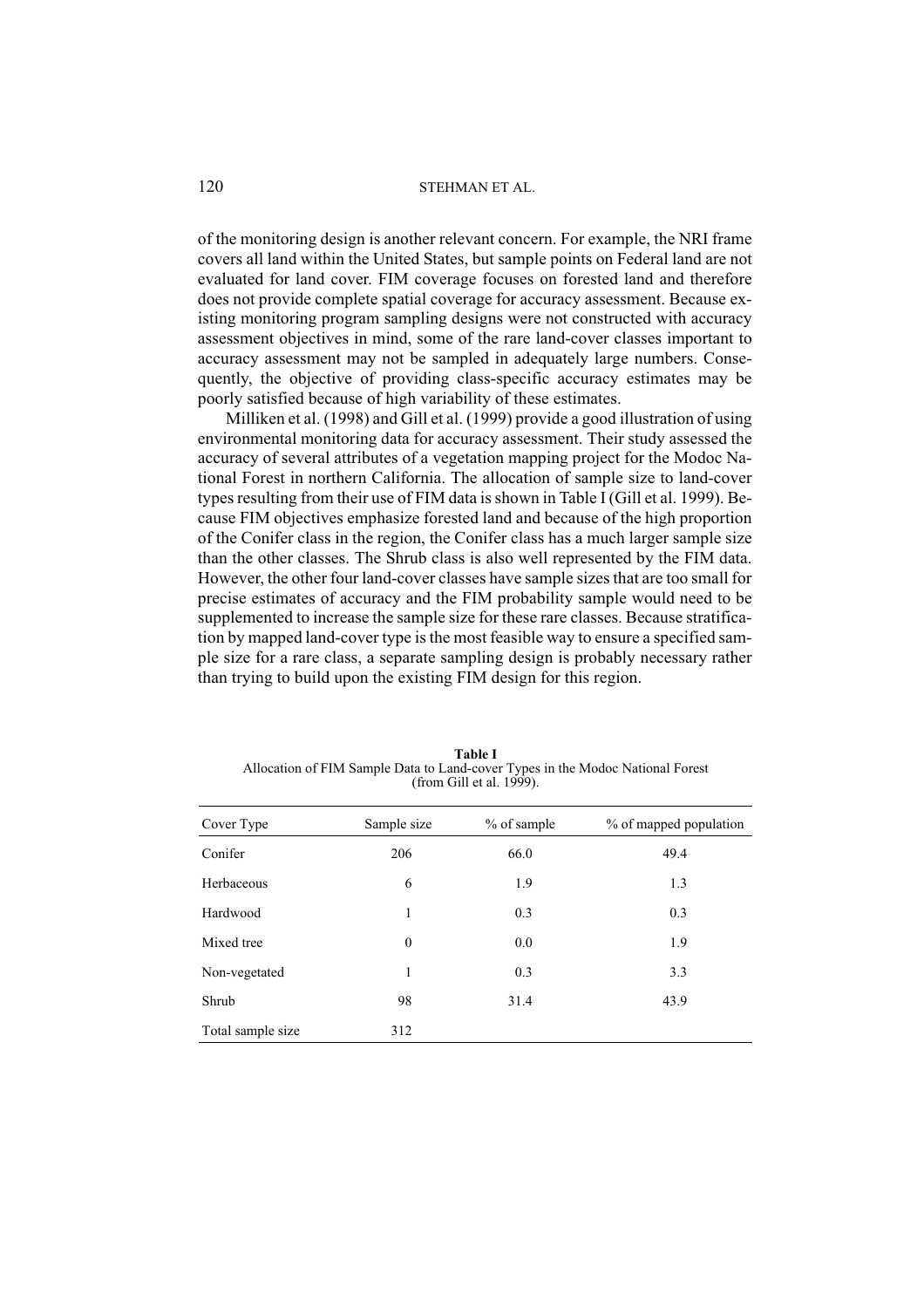Analogous characteristics may result for an allocation of NRI sample data to land-cover types because NRI focuses on objectives pertaining to agricultural land. Larger sample sizes will occur in the intense agriculture region of the mid-west compared to the smaller area of cultivated land in the western United States. While agricultural lands may be represented by large sample sizes, the NRI data may be sparse for assessing accuracy of other land-cover types. It is possible that by combining data from several monitoring programs, the entire conterminous United States may be well represented. At a minimum, the ability to use FIM data for a few common forest types and NRI data for some agricultural classes may achieve a significant reduction in cost.

The differing objectives of environmental monitoring and accuracy assessment often motivate different sampling designs. Within the monitoring and accuracy projects, multiple objectives will exist. Instead of trying to satisfy every objective, there may exist a "least common denominator" of monitoring and accuracy objectives that can be met given constraints in resources and funding. The goal should be allocation of resources to take advantage of identified common sampling and response design structures to best address high priority objectives. In a fully integrated strategy, a better opportunity exists to construct a sampling design accommodating the dual accuracy assessment and monitoring objectives. A unified design will be much more amenable to incorporating sampling features mutually advantageous to the major objectives of both monitoring and accuracy assessment.

### 3.3 ANALYSIS

The simplest analyses are available from an equal probability or "self-weighting" design. However, both monitoring and accuracy assessment sampling designs often employ unequal probability sampling, for example via an equally allocated stratified design, and a weighted analysis is necessary to account for the unequal probability structure. Consequently, users must be provided with the appropriate sampling weights for analysis. A similar, though perhaps less critical concern applies to variance estimation. Users interested in computing the standard errors associated with their accuracy estimates will require additional information on the design structures, for example cluster and stratum identifiers, that are relevant to variance estimation. If the sampling design is complex, it may be possible to provide users with simpler, reduced information to allow for variance approximations that may be adequate for most applications. If an independent sample is necessary to augment the environmental monitoring design for accuracy assessment, the analysis will require dual frame estimation procedures (e.g., Hartley 1974, Sarndal et al. 1992). This increases the complexity of preparing the data for individual user accuracy assessments.

Because many monitoring plots occur on private lands, and measurement of those plots depends entirely upon the goodwill of the landowner, monitoring programs must carefully protect private property rights. Therefore, site confidentiality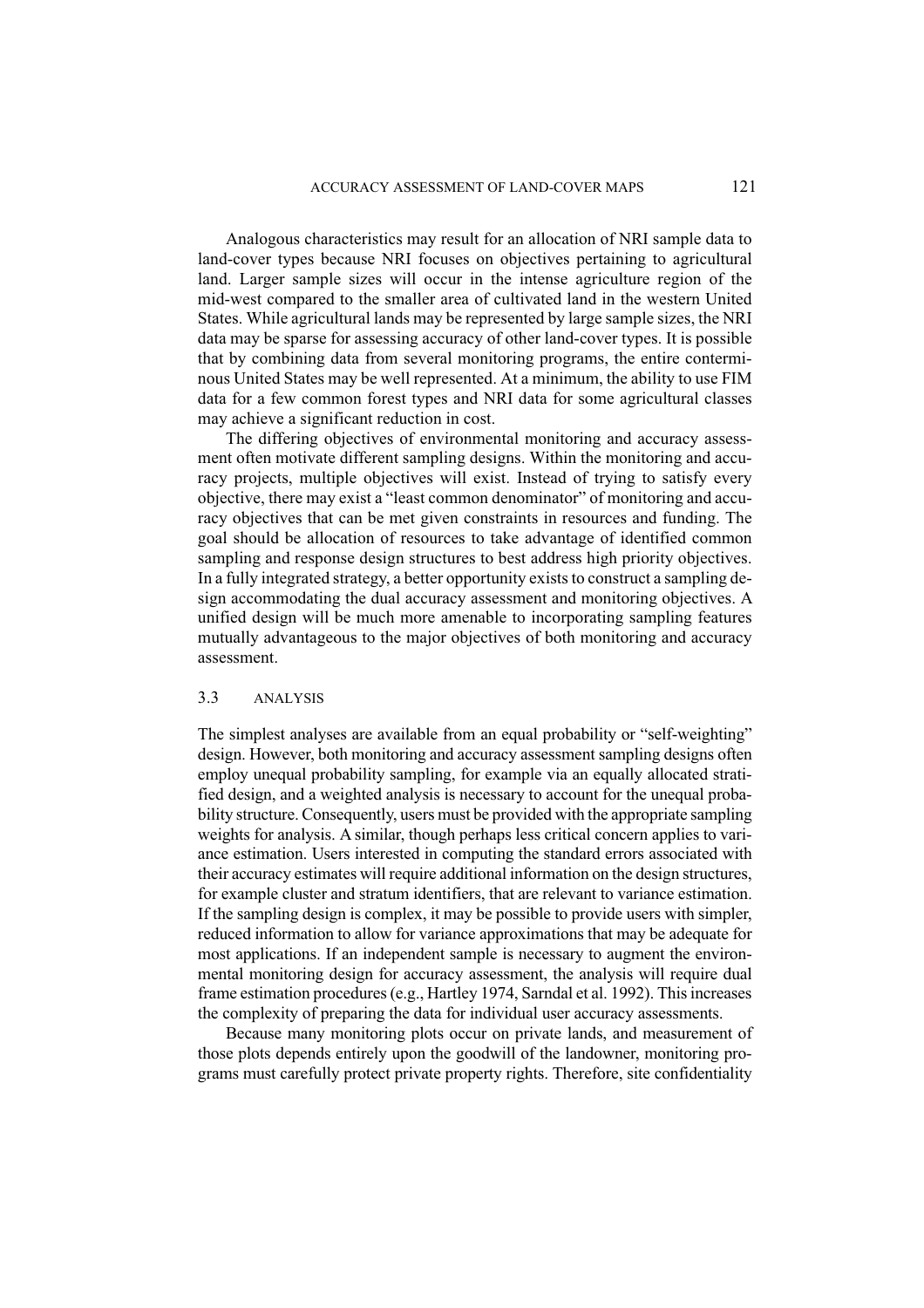is a major obstacle to creating a combined accuracy assessment and environmental monitoring protocol. If the accuracy assessment data analysis is conducted "in house" by the monitoring agency, the confidentiality problem is diminished. However, because users'interests will span diverse applications, it is advantageous if users have access to the accuracy sample data to conduct their assessments directly. Users interested in accuracy for a subregion of the map will require the spatial locations of the sample to conduct subregional analyses. Other users interested in exploring factors associated with classification error will also need location-specific information.

If the monitoring agency must maintain site confidentiality, no entirely satisfactory option emerges for accommodating both the users and the agency. One approach is for users to submit their analysis specifications to the monitoring agency and have the agency conduct the analysis. But even if the analysis can be conducted without compromising site confidentiality, the analysis burden imposed may be unacceptable to the agency. Administrative mechanisms for permitting these analyses would also be necessary. The possibility exists to reveal sample sites located on public land, thus providing some data for accuracy assessment, though not data representing the full population. This would not impinge on private property rights, but monitoring agencies would be rightly concerned that if public-land sample locations were revealed, land managers would consciously or unconsciously change the management of these sites compromising the sample's integrity for monitoring objectives. The option of non-site-specific accuracy assessment is proposed in the next section as still another approach for dealing with the confidentiality problem.

#### **4. Use of Environmental Monitoring Data in a Non-Integrated Strategy**

The approximately 800,000 NRI sample points and 120,500 FIM field plots distributed across the United States represent a vast pool of data potentially useful for accuracy assessment. Even though neither program currently contains provisions for using these data for accuracy assessment, several options are available. The simplest option for using these data is to provide the agency with the land-cover map to be evaluated, and to request the agency to produce the error matrix and accompanying accuracy estimates. This option has the advantage of maintaining site confidentiality but the disadvantage of imposing the analysis burden upon the agency.

Another use of the data would be to conduct a "non-site-specific" accuracy assessment in which comparisons are based on area or proportion of area for each land-cover type aggregated over a spatial region such as a county. For example, FIM data might be used to estimate the total area of forest by county, and these areas would then be compared to the mapped area in forest for each county. The agreement between the mapped areas and those estimated from the FIM data would constitute a measure of non-site-specific accuracy. Merchant et al. (1994)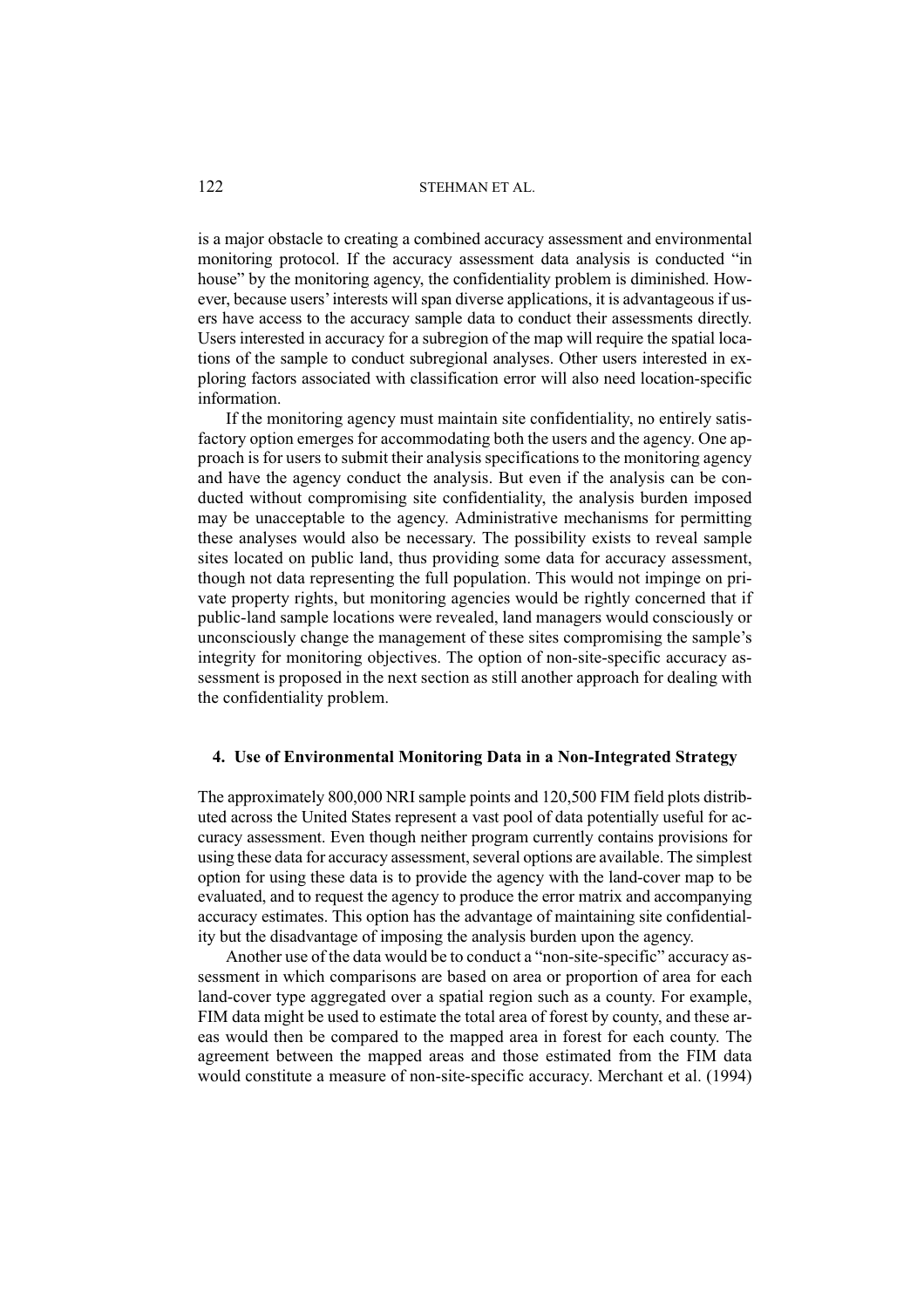conducted a non-site-specific accuracy assessment using FIM data and U.S. Department of Commerce Agricultural Census data to evaluate land cover derived from AVHRR data. Their work qualitatively assessed the ability to map forest and agricultural lands at several aggregate spatial units (e.g., county and ecoregion). A motivation for a non-site-specific assessment is that it may circumvent the confidentiality problem of using monitoring data. By aggregating the data, the exact response values measured at a particular sample site will not be known, and the sample location itself does not have to be revealed to conduct the assessment.

Several difficulties arise with non-site-specific accuracy assessment. Map errors may compensate resulting in high agreement in the area of the land-cover class even though the location-specific accuracy may be poor (e.g., a true forest pixel misclassified as agriculture combined with a true agriculture pixel mislabeled as forest produce the same total area of forest and agriculture). Estimates of area in the different land-cover types generated from the monitoring data contribute additional variability not present when the true land-cover areas are known. This increases the variability of the estimated accuracy. The spatial scale to which the reference data can be aggregated depends on the monitoring program's sampling design. The region must be large enough so that the sample provides reasonably precise estimates of land-cover area. Consequently, if the environmental monitoring data are spatially sparse, the aggregate area will need to be large. For example, FIM data are usually too imprecise for reliable county-level estimates, so they would need to be aggregated to larger regions. Even under the best circumstances, a non-site-specific accuracy assessment may provide inadequate information to evaluate the utility of the map for many of its intended uses.

Environmental monitoring data may be used to supplement the accuracy assessment information available for a few land-cover classes. The contribution of FIM data to assessing accuracy of Conifer and Shrub classes was demonstrated by Milliken et al. (1998). Monitoring data may also be useful for assessing rare classes for which reference data are lacking. For example, National Wetlands Inventory (NWI) data might be proposed to assess accuracy of wetland classes. But some difficult problems must be resolved before the NWI data can be put to this use. Are the definitions of the wetland classes compatible between the NWI and the mapping project? Is the NWI data registered adequately with the mapped data? Are the NWI data temporally compatible with the map? For some projects, NWI data are used to "burn in" the wetlands of the land-cover map. Obviously using NWI data for accuracy assessment in these projects is inappropriate.

Environmental monitoring data could be used to evaluate reference data quality. For example, suppose the monitoring program acquires reference data from ground visits, whereas the accuracy assessment response design is based on photointerpreted reference data. Using the environmental monitoring data as "truth", agreement between the photointerpreted land cover and the true land cover at a small sample of locations provides a check on the quality of photo interpretation. The ability to use existing monitoring data for this evaluation is more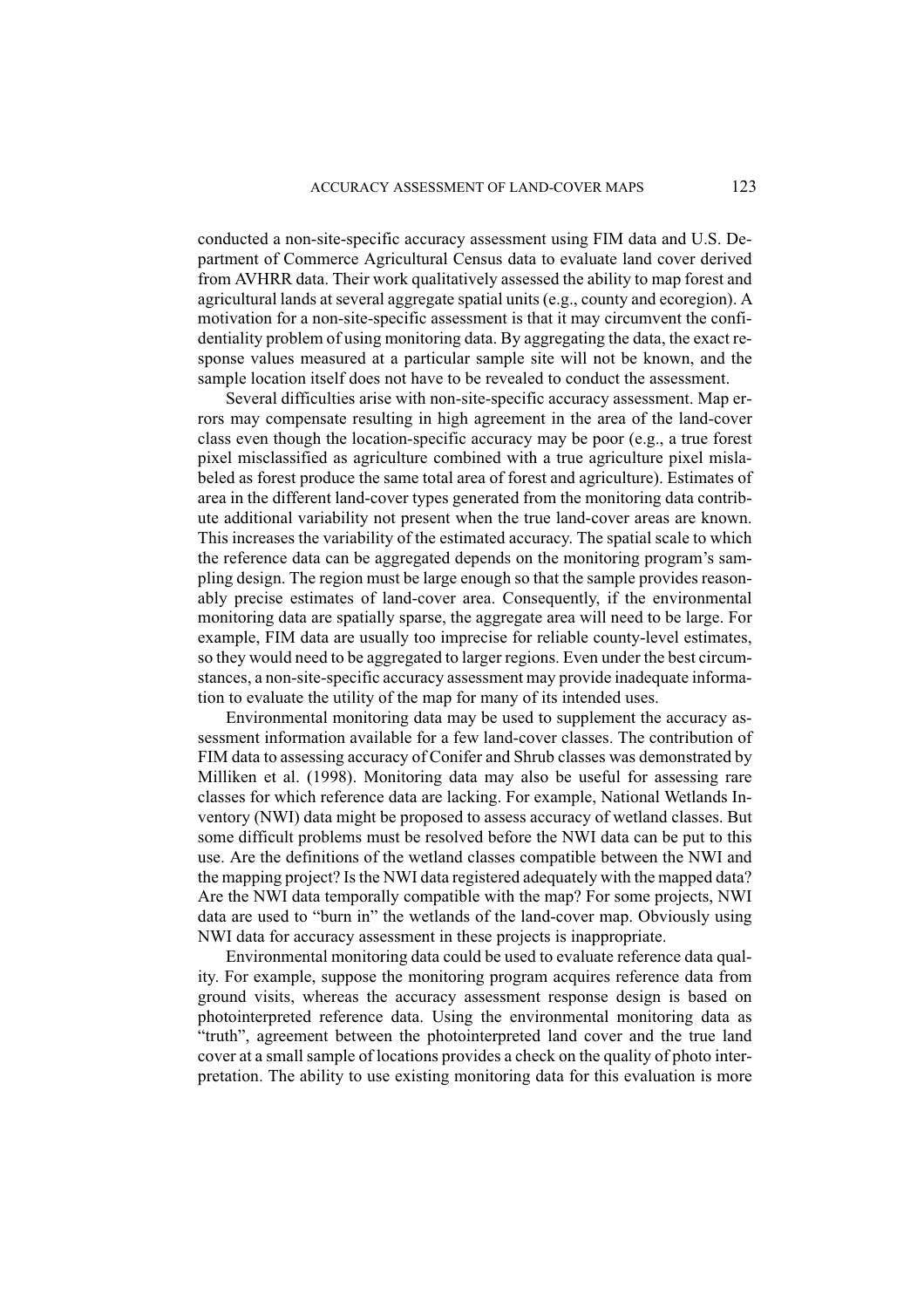cost effective than carrying out a separate field test of the accuracy assessment protocol. The monitoring data might also be used with multivariate calibration (Czaplewski and Catts 1992) to improve the accuracy assessment estimates.

Lastly, monitoring data have potential use for assessing accuracy of a classification categorizing a quantitative variable. For example, if the mapped categories are based on forest canopy closure or tree diameter, ground data such as those available from FIM may be used to assess the accuracy of the mapped classes. Quantitative ground data are expensive to obtain, so the ability to use existing environmental monitoring data would be a valuable asset. Gill et al. (1999) employed FIM data for this purpose.

When accuracy assessment is conducted with data from an environmental monitoring program for which accuracy assessment is not a design objective, the monitoring data will obviously not provide an assessment with exactly the desired characteristics. Each of the options described for this non-integrated approach falls short of some accuracy assessment objectives and criteria. The problem of incompatible land cover/land use classes and barriers presented by obligations of maintaining site confidentiality are major obstacles to employing environmental monitoring data for accuracy assessment.

# **5. Summary**

The best scenario for combining accuracy assessment with an environmental monitoring program is when the two can be addressed within a unified framework, and within a single agency or small group of cooperating agencies. The three-tiered monitoring framework (NSTC 1997) offers a structure within which an integrated accuracy assessment and environmental monitoring strategy could be highly effective. In this framework, a common land cover/land use classification scheme could be defined for all three tiers, remote sensing, ground-based probability sampling, and intensive study sites. By including the applications planned for the land-cover data as part of the unified approach, an important built-in mechanism for developing objectives of the accuracy assessment is created. If the applications to which the land-cover map will be subjected are specified, the impact of classification error on these applications is potentially known, and the accuracy assessment objectives may be focused to provide information directly applicable to determining these impacts. Within a unified framework, a single sampling design for both accuracy assessment and monitoring may be feasible. For example, the accuracy assessment objectives may be addressed by increasing the intensity of sampling effort for some land-cover classes while still retaining the basic structure of the overall sampling design. When the accuracy assessment objectives originate in house, the monitoring agency retains control of the sample data and site confidentiality is less of a problem. Although many details would need to be worked out to implement a combined accuracy assessment and environmental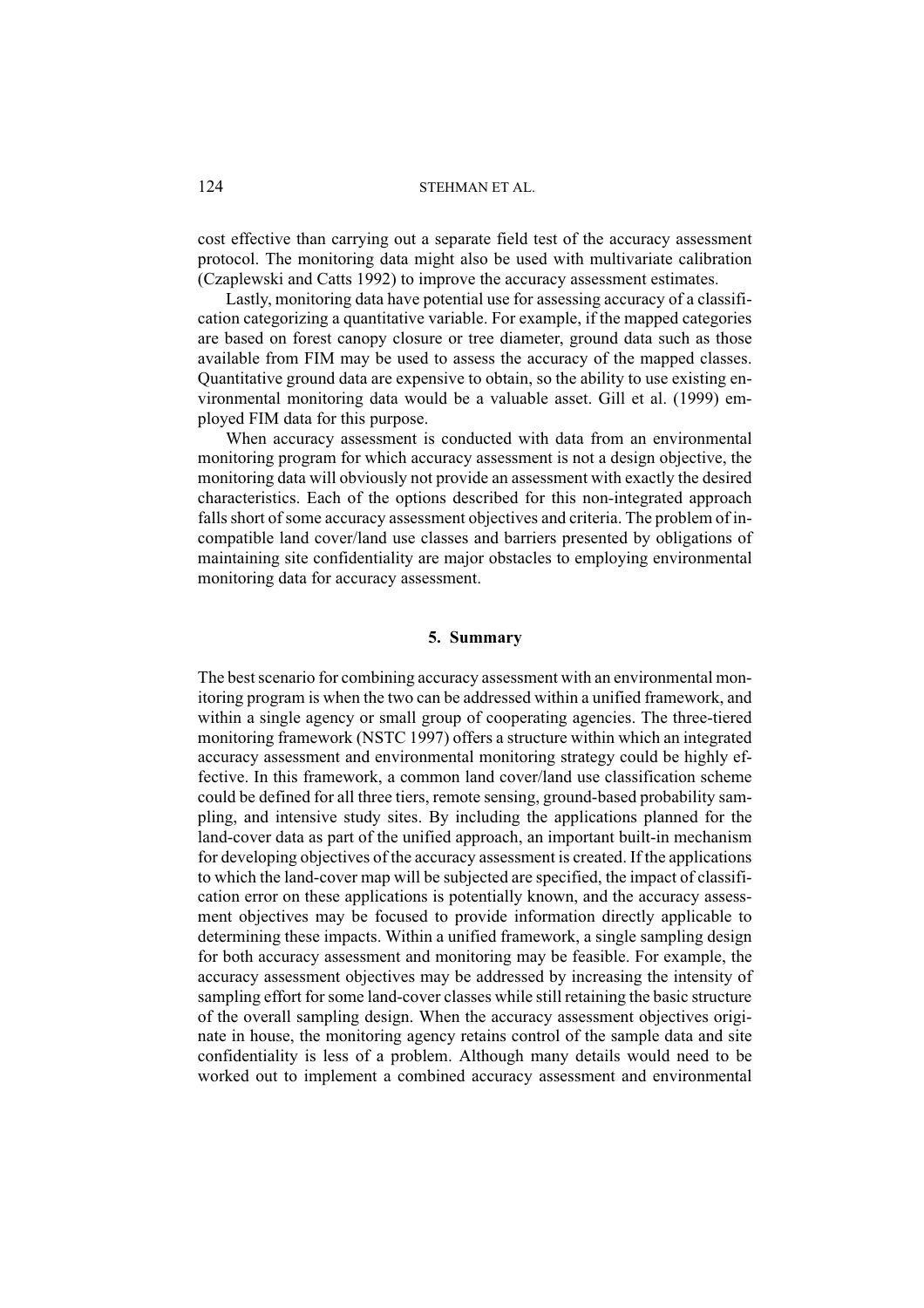monitoring protocol, developing these details would be a productive activity resulting in potential great cost savings for an integrated program such as that proposed in the CENR framework (NSTC 1997).

When the accuracy assessment project originates from outside the agency conducting the environmental monitoring, the confidentiality and land-cover class definition problems of a combined protocol become magnified. Further, it is less probable that the monitoring program sampling design will provide data that will address adequately all objectives of the accuracy assessment. The problem of small sample sizes for estimating rare class accuracy is particularly likely. Still, the advantages of using environmental monitoring data to contribute to accuracy assessment warrant consideration. The probability sampling foundation, high quality data, and cost-savings potentially available from environmental monitoring programs are attractive features. Some agencies have dealt with the barriers of sharing confidential data by establishing data centers with special rights granted to those who become special agency employees and sign a strong confidentiality pledge (e.g., Census Bureau data centers). It may be worth examining this model for sharing environmental monitoring data.

The myriad of land-cover mapping projects and uses of these maps preclude a single approach to a combined accuracy assessment and environmental monitoring protocol. We have described several strategies and identified problems that must be resolved to implement a combined protocol. The solution to these problems requires an innovative, interdisciplinary approach. More research is needed to develop the contributions of monitoring data to scientifically sound, informative, and cost-effective accuracy assessments.

### **Acknowledgments**

We thank Anthony Olsen for suggesting this topic for presentation at the EMAP Symposium on Western U.S. Ecological Systems. Samantha Gill and Jeff Milliken kindly supplied a preliminary version of their manuscript, and Jeff Milliken also provided several helpful suggestions to clarify the presentation. Z. Zhu and L. Yang were supported U.S. Geological Survey contract 1434-CR-98-CN-40274 through Raytheon, an on-site contractor with the U.S. Geological Survey EROS Data Center. S. Stehman was partially supported by a research incentive grant from ESF's Faculty of Forestry.

#### **References**

Anderson, J.F., Hardy, E.E., Roach, J.T. and Witmer, R.E.: 1976, *A land use and land cover classification system for use with remote sensor data*, U.S. Geological Survey Professional Paper 964, 28 pp.